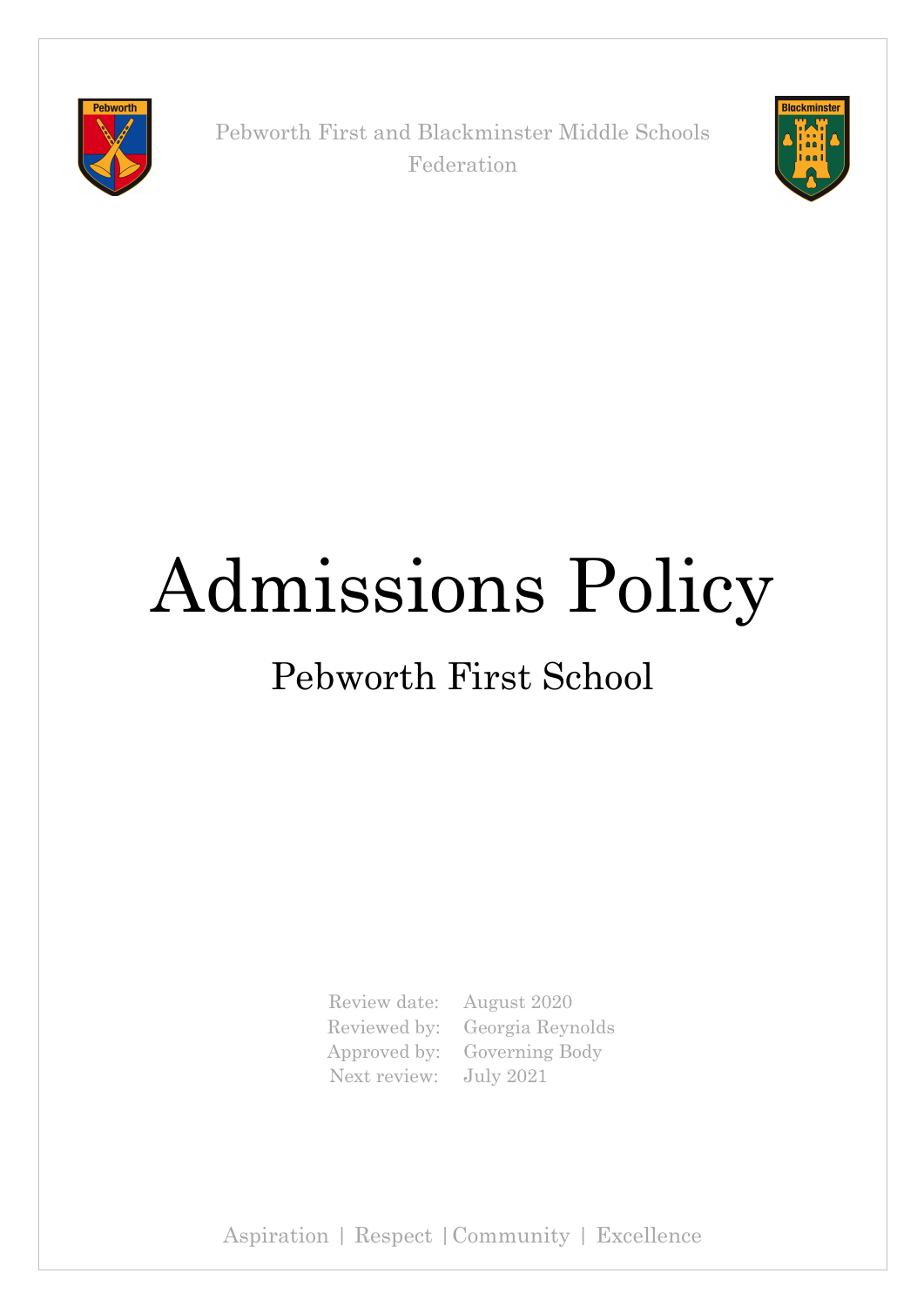## Contents

| Admissions to schools during the year outside the normal round of admissions 3 |
|--------------------------------------------------------------------------------|
|                                                                                |
|                                                                                |
|                                                                                |
|                                                                                |
|                                                                                |
|                                                                                |
|                                                                                |
|                                                                                |
|                                                                                |
|                                                                                |
|                                                                                |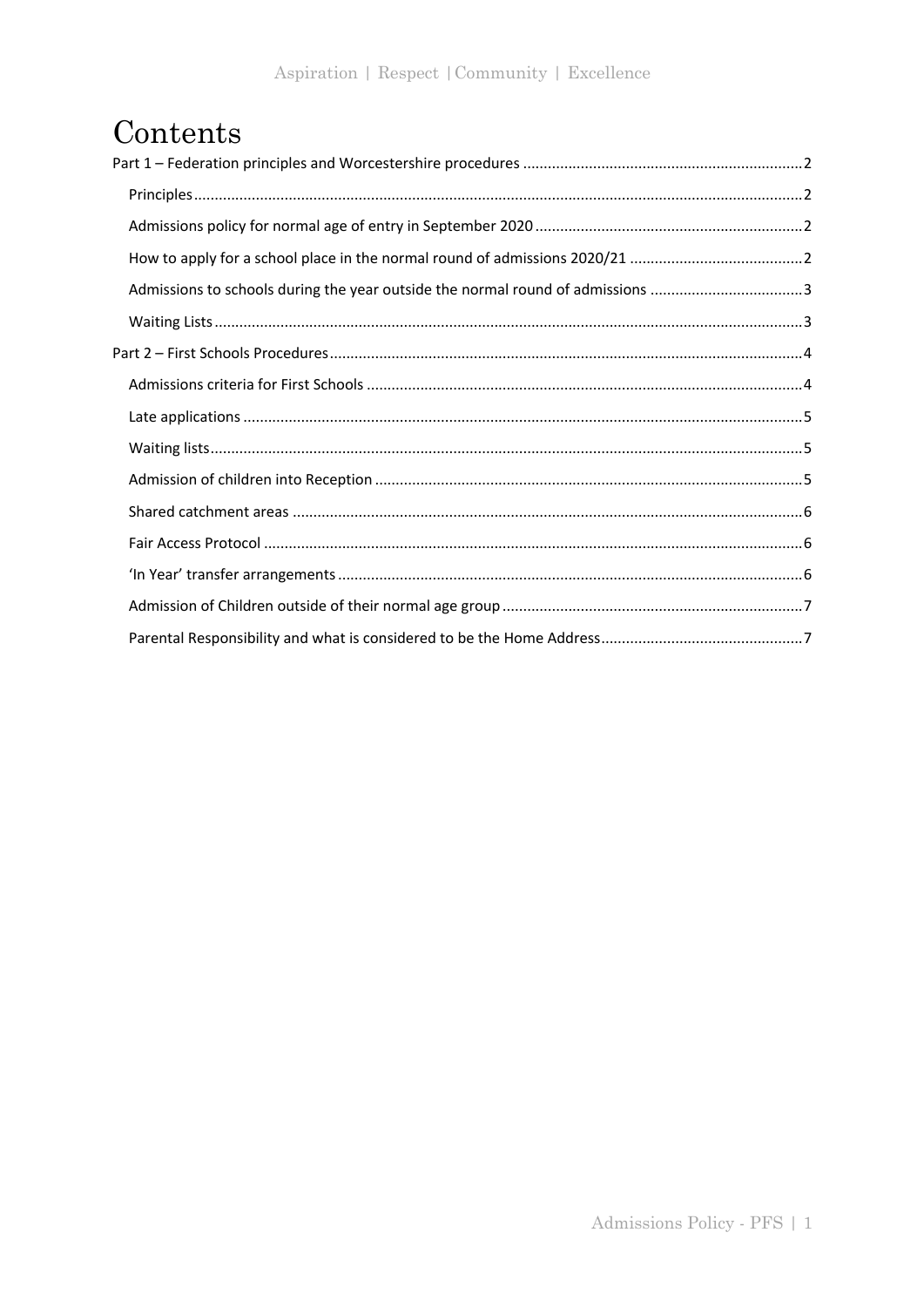## Part 1 – Federation principles and Worcestershire procedures

#### **Principles**

The School has an Inclusive Policy which aims to maximise the opportunity to meet parental preference and to meet the individual needs of children wherever possible so that they discover and make the most of their skills and talents.

The Governors do not support the use of selective policies based on aptitude or academic achievement and will adopt the Admissions Policy of Worcestershire County Council.

Admissions policy for normal age of entry in September 2020 The Published Admission Number for 2019-2020 will be 72.

Children will not be discriminated against as laid down by the Sex Discrimination Act 1975, The Race Relations Act 1976 as amended by the Race Relations (Amendment) Act 2000, The Human Rights Act 1998, The Special Educational Needs and Disability Discrimination Act 2005 and The Equality Act 2006.

The Local Authority School Admissions Service will, on behalf of the Governors, manage the admissions procedure.

Worcestershire County Council's Information for Parents Book on Admissions and Transfers to Schools is available to view online at www.worcestershire.gov.uk/schooladmissions

A copy of the book is also available to view in Schools, Libraries and at your Worcestershire Hub.

The information for Parents book contains full details on the application process, including the oversubscription admission criteria for each school. You are advised to read the book prior to making an application.

#### How to apply for a school place in the normal round of admissions 2020/21

The parents of ALL students resident in Worcestershire, including parents whose preference is for the catchment area school for the child's home address, seeking a place at any First/Primary or Middle School, including any Academy, Foundation or Voluntary Aided Schools, and any School outside Worcestershire, must complete a Worcestershire LA Common Application Form (PA1) by the closing date. Applications can be made online until the closing date by visiting

www.worcestershire.gov.uk/schooladmissions Forms are available on request by phoning 01905 678131

For students resident in Worcestershire, the offer letters will be emailed, where an email address has been supplied, or posted via second class postage. They will be sent direct to parents, by the Pupil Admissions and Transfers department, even if it is on behalf of the governing body of an Academy, Foundation or Voluntary Aided School, or a school in a neighbouring LA.

In the few cases, where it may not be possible to offer a place at any of the preferences nominated on the application form, a place will be offered at the nearest school with available places.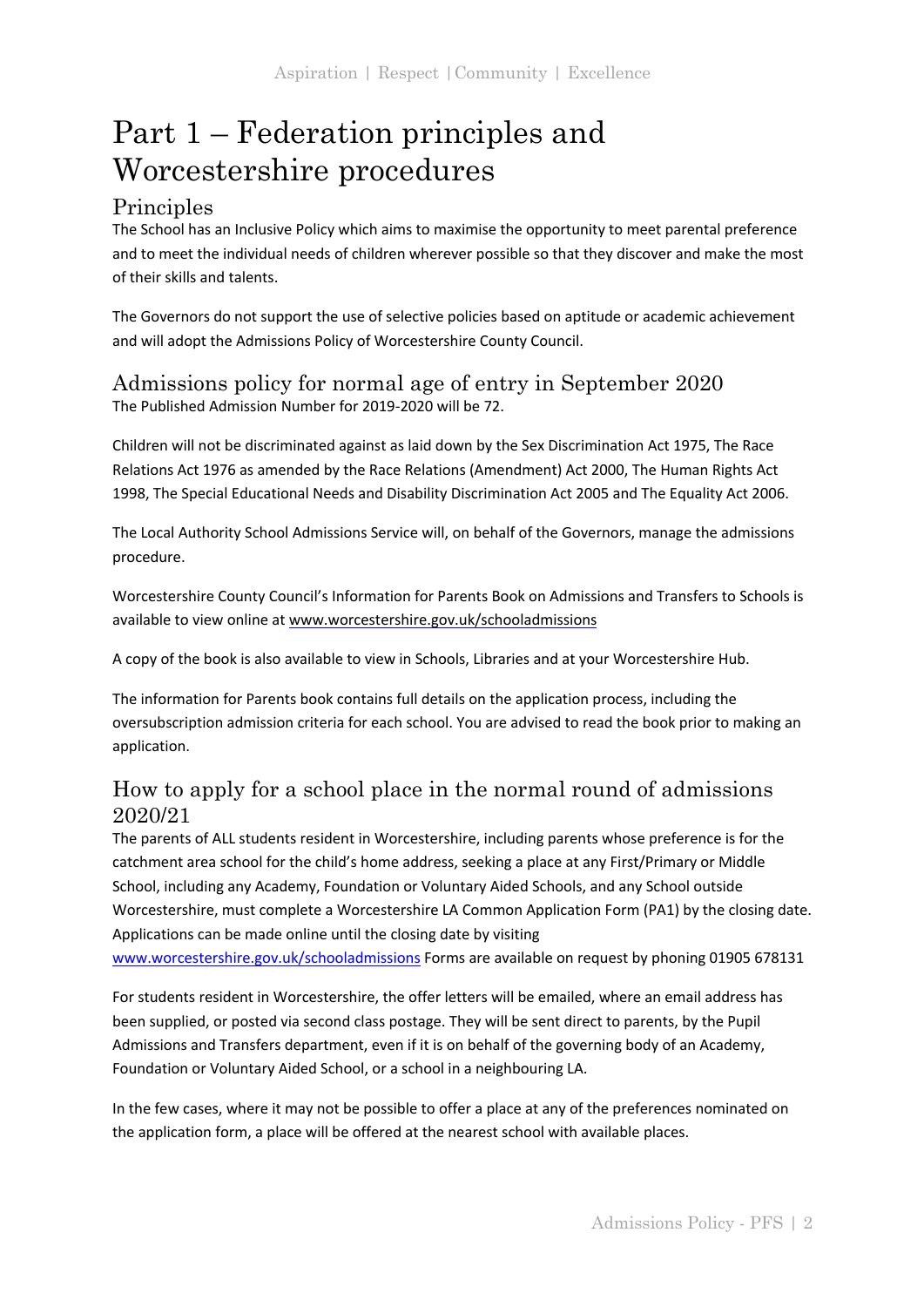The offer letter will include an acceptance/decline slip which must be returned by the date specified in the offer letter.

For students not resident in Worcestershire, the offer or refusal letters will be sent direct to parents by the home LA, even if it is for a school in Worcestershire.

#### Admissions to schools during the year outside the normal round of admissions

Any applications for a school made outside the normal year of entry to the school must be made directly to the Local Authority. In accordance with their statutory duty, the LA will be responsible for offering school places to children on behalf of the Governing Body within their In-Year Co-ordinated admission scheme for the current school year.

The procedure for in-year admissions for Worcestershire residents is as follows:

- 1. Parent / Carer to obtain an application form (CA1)
- 2. Parent / Carer to complete the application form and ensure form is counter-signed by current Headteacher (if already attending a Worcestershire School).
- 3. The parent should then forward the form onto their Home Authority Admissions Team to be processed.
- 4. The Home Local Authority will co-ordinate with any relevant admission authorities on behalf of the parent to determine which is the highest ranked offer that can be made.
- 5. The Home Local Authority will write to parents, on behalf of the relevant admission authority, normally within 10 school days, of the form being received to notify of the decision. Where it is not possible to offer a placer, parents will be notified of the right of an appeal, on behalf of the relevant admission authority and in most cases, an alternative school will be offered.
- 6. If there are insufficient places for all applications received at a time, then priority will be decided in accordance with the published admissions criteria for the school.

#### Waiting Lists

Waiting lists for Community and Voluntary Controlled Schools, are maintained by the Pupil Admissions and Transfers Section and are operated in line with the admissions criteria for the school. Parents must apply in writing direct to the Pupil Admissions and Transfers Section if they wish to put their son / daughter on a waiting list. Only on receipt of an acknowledgement slip from Pupil Admissions will that child be on the list. The LA will not accept application requests by telephone or via email.

If you wish your child to be on the waiting list for the next term you will need to confirm this in writing at the beginning of each term to: Pupil Admissions and Transfers Section Children's Services Directorate, PO Box 73, Worcester, WR5 2YA

Application letters will be destroyed at the end of the preceding term so that waiting list is accurate and active.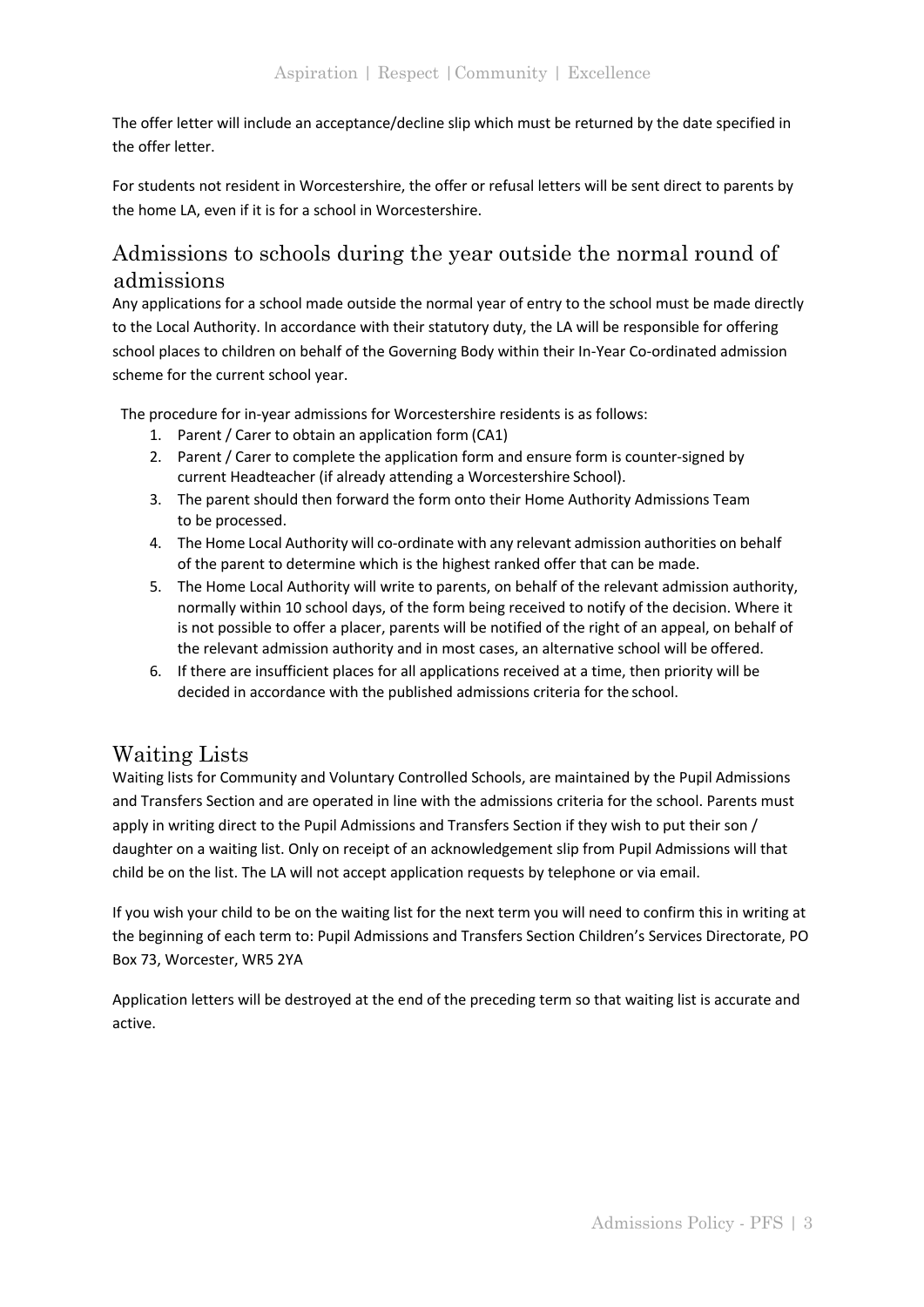### Part 2 – First Schools Procedures

#### Admissions criteria for First Schools

- 1. **\*'Children Looked after** and **previously \*'Children Looked after'**;
- 2. \*\***'Children who have previously been in state care outside of England**, and have ceased to be in state care as a result of being adopted;
- 3. **Siblings** (see below for definition) of pupils attending the school **and** living within the **catchment area** of the school. In order to qualify for a place on the grounds of a sibling attending the school, the sibling must already be attending the school at the time of application and still be attending at the time of admission. Copies of catchment area maps, if required are available from the LA, or can be viewed in schools. To find the catchment school for a postcode visit School Catchment Search In the event of a school catchment area change being approved, pupils who would still have a sibling connection (see below for definition) at the time of admission and who are living at the same address in the previous catchment area for a school, (but not within the revised catchment area), at the time the change was approved will be considered as living within the catchment area.
- 4. Pupils living within the **catchment area** of the school. Copies of catchment area maps, if required are available from the LA, or can be viewed in schools. To find the catchment school for a postcode visit School Catchment Search;
- 5. Pupils living **outside of the catchment area** but who would still have a **sibling** connection (see below for definition) at school at the time of admission. In order to qualify for a place on the grounds of a sibling attending the school, the sibling must already be attending the school at the time of application and still be attending at the time of admission;
- 6. **Children of staff** at the mainstream school, in either of the following circumstances: a) Where that member of staff has been employed for two or more years at the time at which the application for admission is made, or b) the member of staff is recruited to fill a post for which there is a demonstrable skill shortage;
- 7. Pupils who live **nearest** to the school by the shortest **straight line distance**. The measurement will be taken using the GeoCode Points for each property and the GeoCode point for the School. The Local Authority uses a software package called Arcview GIS to determine distance. Ordnance Survey supplies the co-ordinates that are used to plot an address within this system. (In the event of equi-distance applicants, any place will be allocated by random selection (lottery). Someone totally independent of School Admissions will supervise this process).

In accordance with legislation, a child with a Statement of Special Educational Needs or an Education, Health and Care Plan will be offered a place at the school named in the Statement or the Plan.

\*'Looked after' means all those currently in the care of a Local Authority or accommodated by a Local Authority under the terms of the Children Act 1989 and children who were previously in the care of or accommodated by a Local Authority but immediately after being looked after, became subject to an adoption, a child arrangements order or special guardianship order.

\*\*'By children previously in state care outside of England', we mean children who have been looked after outside of England by a public authority, a religious organisation or another provider of care whose sole purpose is to benefit society. The care may have been provided in orphanages or other settings. Independent supporting evidence will be required to be provided with the application.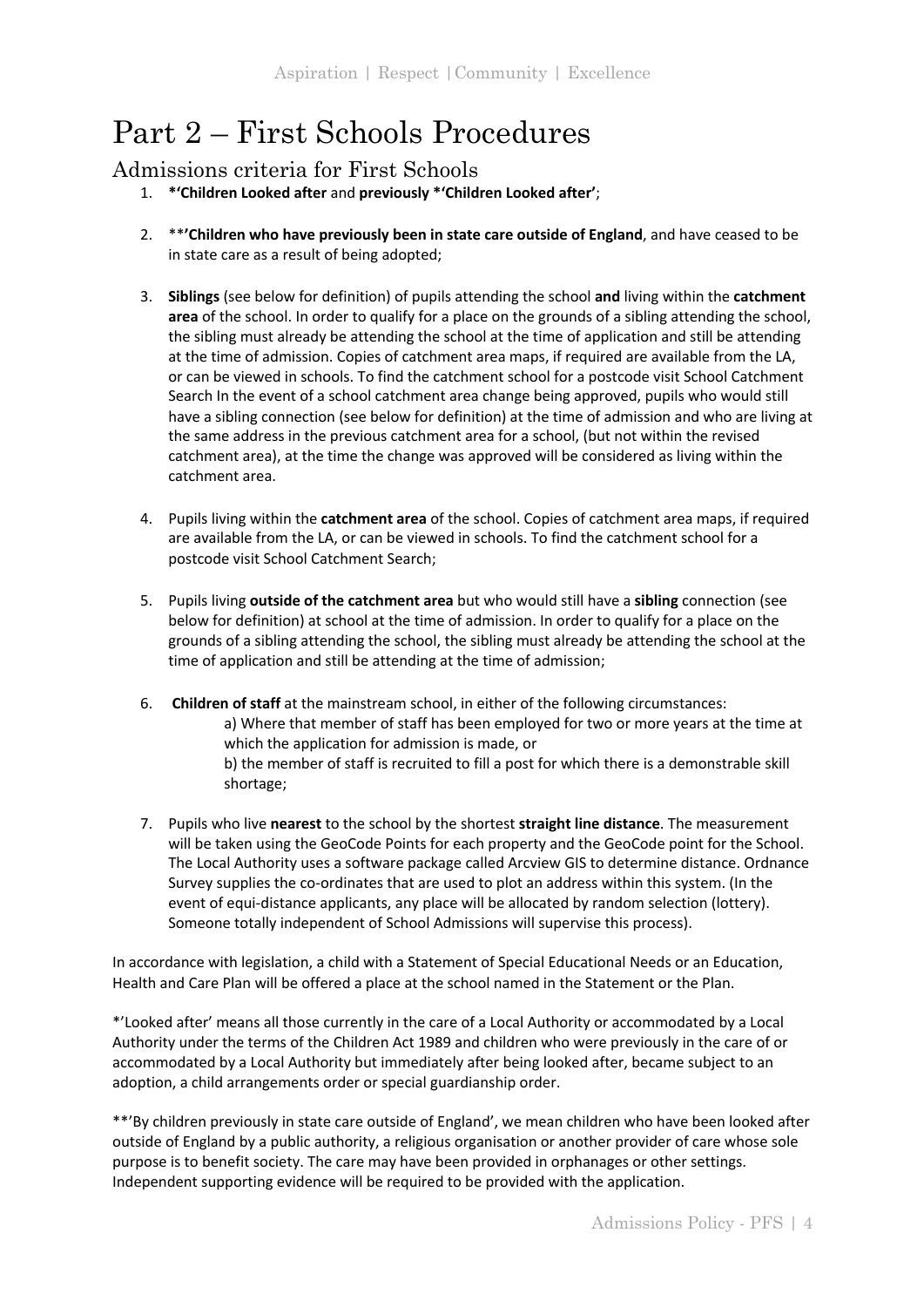Where there are too many applications from within the catchment area, priority will be decided in the following order, i.e. sibling connection then children of staff then according to distance, each assessed as indicated above.

The sibling connection, as well as brother and sister will include half-siblings, adopted children, stepsiblings or a child of the parent/carers partner. They must also be living at the same home address. Children who are brought together as a family by a same sex civil partnership and who are living at the same address, are also considered to be siblings.

In the event that one or more but not all children from a multiple birth can be allocated a place(s), all of the children from that multiple birth will be admitted even if this takes the school over PAN. These children are exceptions to the Infant Class Size legislation.

There are a number of additional limited exceptions to the Infant Class Size legislation, including children of UK service personnel admitted outside the normal admissions round, children with statements of special educational needs, looked after children, children with special educational needs who are normally taught in a unit attached to the school, where a procedural error has occurred, children admitted following successful appeal and children admitted outside of the normal admissions round where no other place is available.

#### Late applications

The Council has agreed in it's co-ordinated scheme to accept late applications, for Community and Voluntary Controlled Schools within Worcestershire, within the time-frame set out in the scheme, and treat them as being on time, only in the following circumstances;

a) where a family have just moved address, (refer to Information for Parents booklet); b) where it is agreed by the School Admissions, that individual circumstances apply and the delay was reasonable given the circumstances of the case;

In each case supporting documentary evidence will be required. In all other circumstances, or if the application is not received until after the date set out in the scheme, late applications will receive a lower priority, and will only be considered after the applications received (or deemed to be) on time.

#### Waiting lists

Waiting lists for Community and Voluntary Controlled Schools, are maintained by the School Admissions Section, and parents need to apply, in order to be included. The waiting list is ranked in line with the published oversubscription criteria and is maintained until the 31st December 2020. Each child added to that list will require the list to be ranked again in line with the published oversubscription criteria. Parents will need to reapply at the start of the following term if they wish to be included on the new waiting list for that term. Only on receipt of an acknowledgement letter from School Admissions will that child be on the list. Please see the Information for Parents Book for full details on how Waiting Lists are operated.

#### Admission of children into Reception

Admission authorities must provide for the admission of children in the September following their fourth birthday. Where a place has been offered for a child at a school that child is entitled to a full-time place in the September following their fourth birthday. The child's parents can defer the date their child is admitted but not beyond the point at which they reach compulsory school age, and not beyond the beginning of the final term of the school year for which it was made. Where the parents wish, children may attend part time until later in the school year, but not beyond the point at which they reach compulsory school age.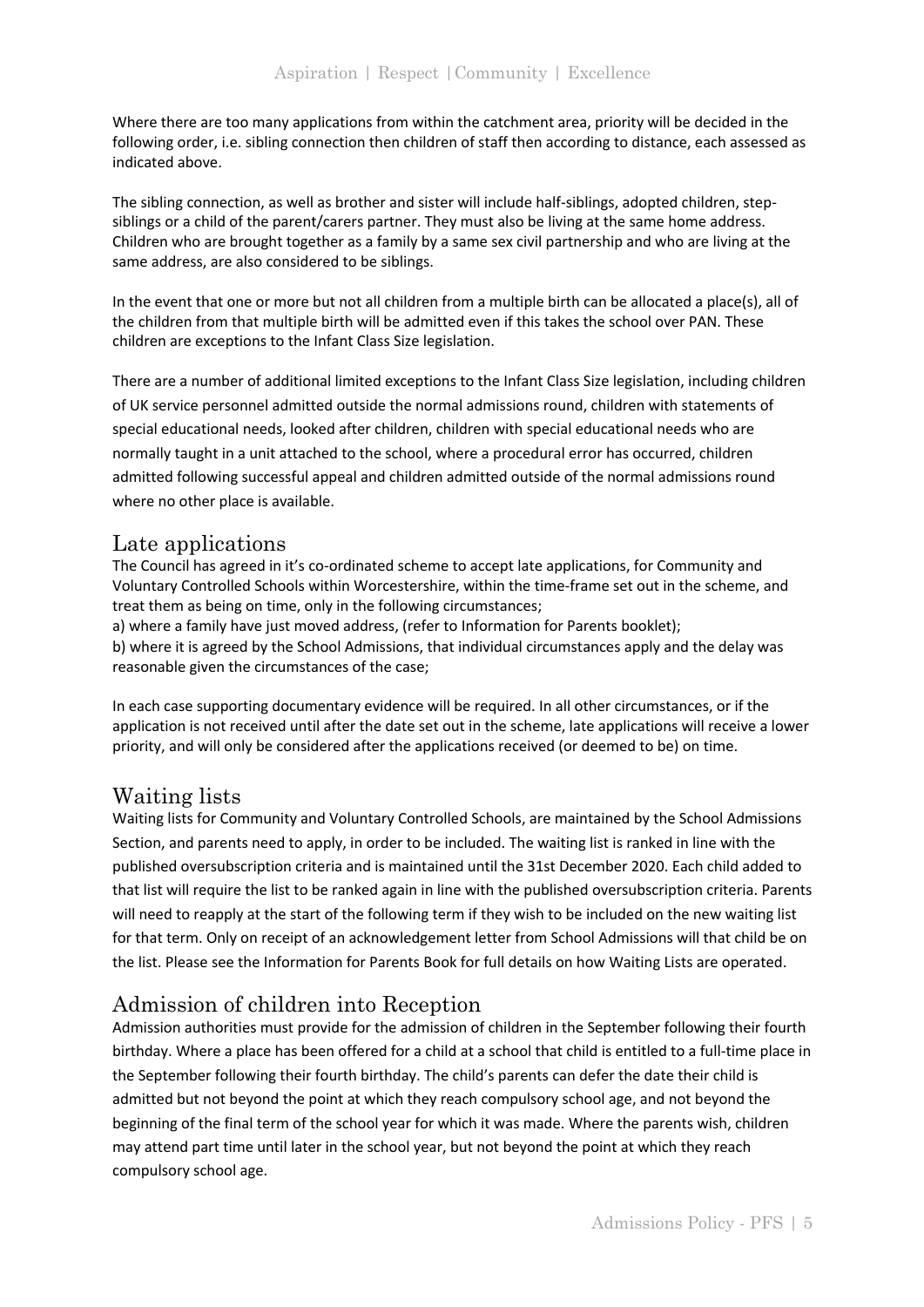#### Shared catchment areas

If there is more than one catchment area school and the number of applications for places from within the catchment area for one of those schools exceeds the number of places available, the allocation of places for the shared catchment area will be decided according to the following priorities, in the following sequence:

- 1. pupils who would still have a sibling connection at the school at the time of admission;
- 2. **Children of staff** at the mainstream school, in either of the following circumstances: a) Where that member of staff has been employed for two or more years at the time at which the application for admission is made, or b) the member of staff is recruited to fill a post for which there is a demonstrable skill shortage;
- 3. pupils living nearer to the oversubscribed school than to the alternative school.

If places still exist after consideration of 1 and 2 above, they will then be allocated to other pupils who live nearest to the school by the shortest straight line distance. The measurement will be taken using the GeoCode Points for each property and the GeoCode point for School. The Local Authority uses a software package called Arcview GIS to determine distance. Ordnance Survey supplies the co-ordinates that are used to plot an address within this system. (In the event of equi-distance applicants, any place will be allocated by random selection (lottery). Someone totally independent of School Admissions will supervise this process)."

#### Fair Access Protocol

As part of the Worcestershire Fair Access Protocol, all schools with Key Stage 2, 3 and 4 classes can be required to exceed the published admission number to admit pupils covered by the Protocol.

#### 'In Year' transfer arrangements

The procedure for in-year admissions for Worcestershire residents is as follows;

- 1. The Authority provides a **common application form (CA1)** for parents to apply for a place at any mainstream school in **Worcestershire**. Once completed, this must be returned to the School Admissions Team.
- 2. In addition to the **CA1** Form, some Voluntary Aided, Academy, Foundation or Free schools may require parents to fill in a supplementary form which may request information that allows them to apply their oversubscription criteria. If schools use a supplementary form these must be consulted on and published and also available from the Local Authority.
- 3. A supplementary form, where required, must be submitted with the **CA1** form. It will not be regarded as a valid application unless the parent has also completed the **CA1**.
- 4. Applications from parents for schools outside Worcestershire should be made direct contact with the school or the local authority in whose area the school is located to find out how they process in-year applications.
- 5. Parents will be invited to state up to three preferences on the **CA1** for schools in priority order and give reasons for those preferred schools. Preference order is not taken into account when applying admission criteria as the law requires all preferences to be treated equally.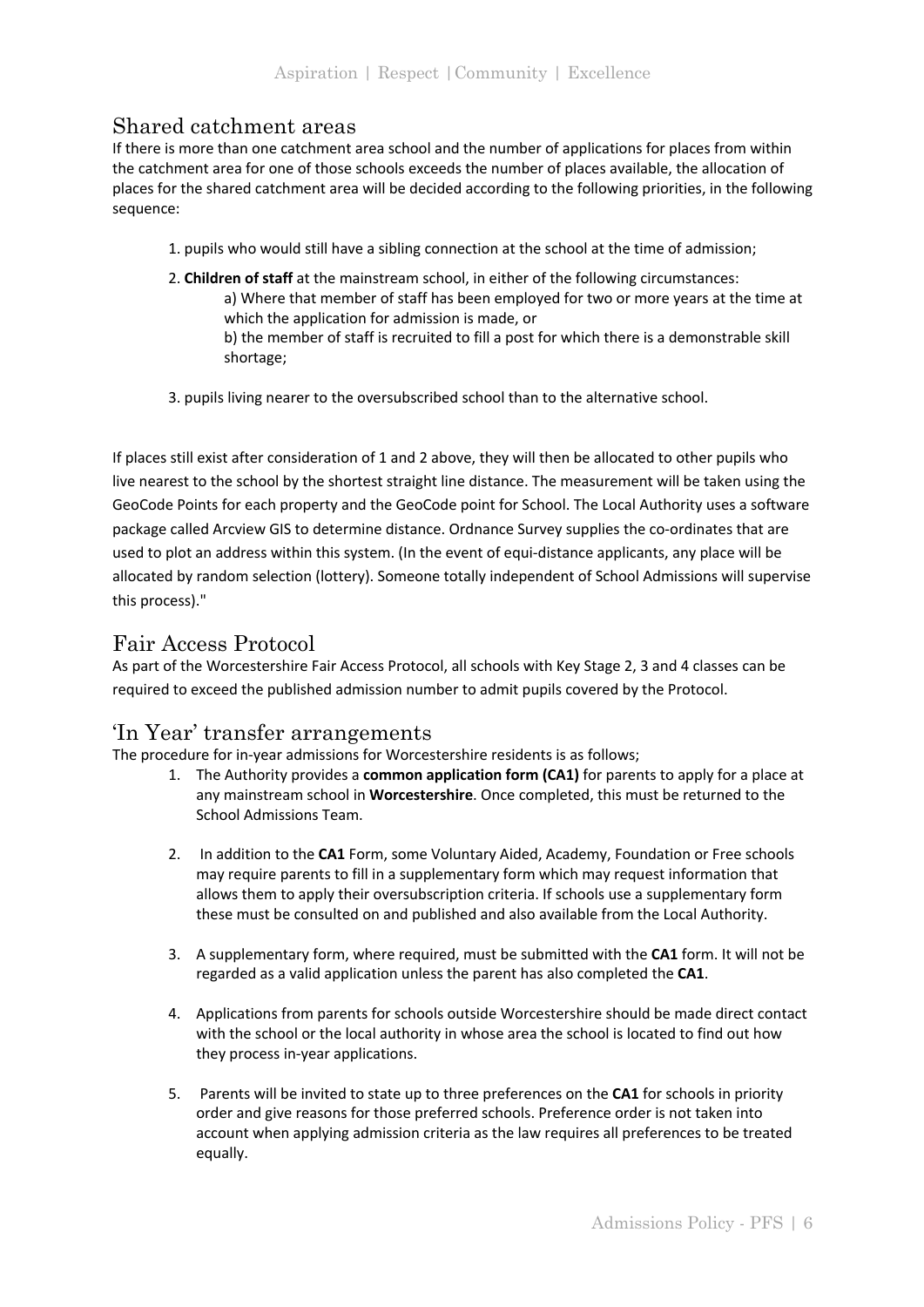6. Where a parent approaches a school directly the parent should be advised to complete a **CA1** and return it to School Admissions.

Parents or carers seeking to transfer to a school that does not involve a house move, or where there is no need for an immediate move, need to be aware that any date set for joining the new school may be after the next term or half term holiday and that parents/carers are responsible for ensuring their child continues to receive appropriate education in the interim.

#### Admission of Children outside of their normal age group

Parents may seek a place for their child outside of their normal age group, for example, if the child is gifted and talented or has experienced problems such as ill health, effectively in the year group below or above their chronological age group. In addition, the parents of a summer born child may choose not to send that child to school until the September following their fifth birthday and may request that they are admitted out of their normal age group – to Reception rather than Year 1.

The Local Authority must make the decision based on the circumstances of each case and in the best interests of the child concerned. The Local Authority will request the head teacher of the school to take account of the parent's views; information about the child's academic, social and emotional development; where relevant, their medical history and the views of a medical professional; whether they have previously been educated out of their normal age group; and whether they may naturally have fallen into a lower age group if it were not for being born prematurely in order to reach a decision as to whether or not it is appropriate for the individual child to delay or accelerate their entry into school and be taught outside of their chronological age group.

#### Parental Responsibility and what is considered to be the Home Address

In the case of Community and Voluntary Controlled schools, home is defined as the only or main permanent residential address, at the closing date for applications, where the child usually resides and which is the usual address of the parent/carer with main responsibility for the child.

Where parents/carers have shared responsibility, the child's home address will usually be considered to be that of the parent/carer with whom the child lives for the majority of the school week (eg three or more days out of five Monday to Friday during termtime). Where care is split equally, parent/carers must provide independent supporting documentary evidence to prove that care is equally split. In such cases the address of the parent/carer in receipt of the Child Benefit will be the address on which the application will be processed.

Should more than one parent have parental responsibility for a child, both parents should be in agreement over the preferences expressed prior to the application being submitted. Where more than one parent submits an application for a child, or where there is a parent not in agreement with the preferences, the Local Authority may not be able to process any application until agreement over the preferences is reached. Failure to ensure agreement prior to submission, may result in a delay in any application being processed and in some instances, where agreement cannot be reached we may not be able to proceed until a legal resolution has been sought and the courts determine which parent can make the final decision on schooling.